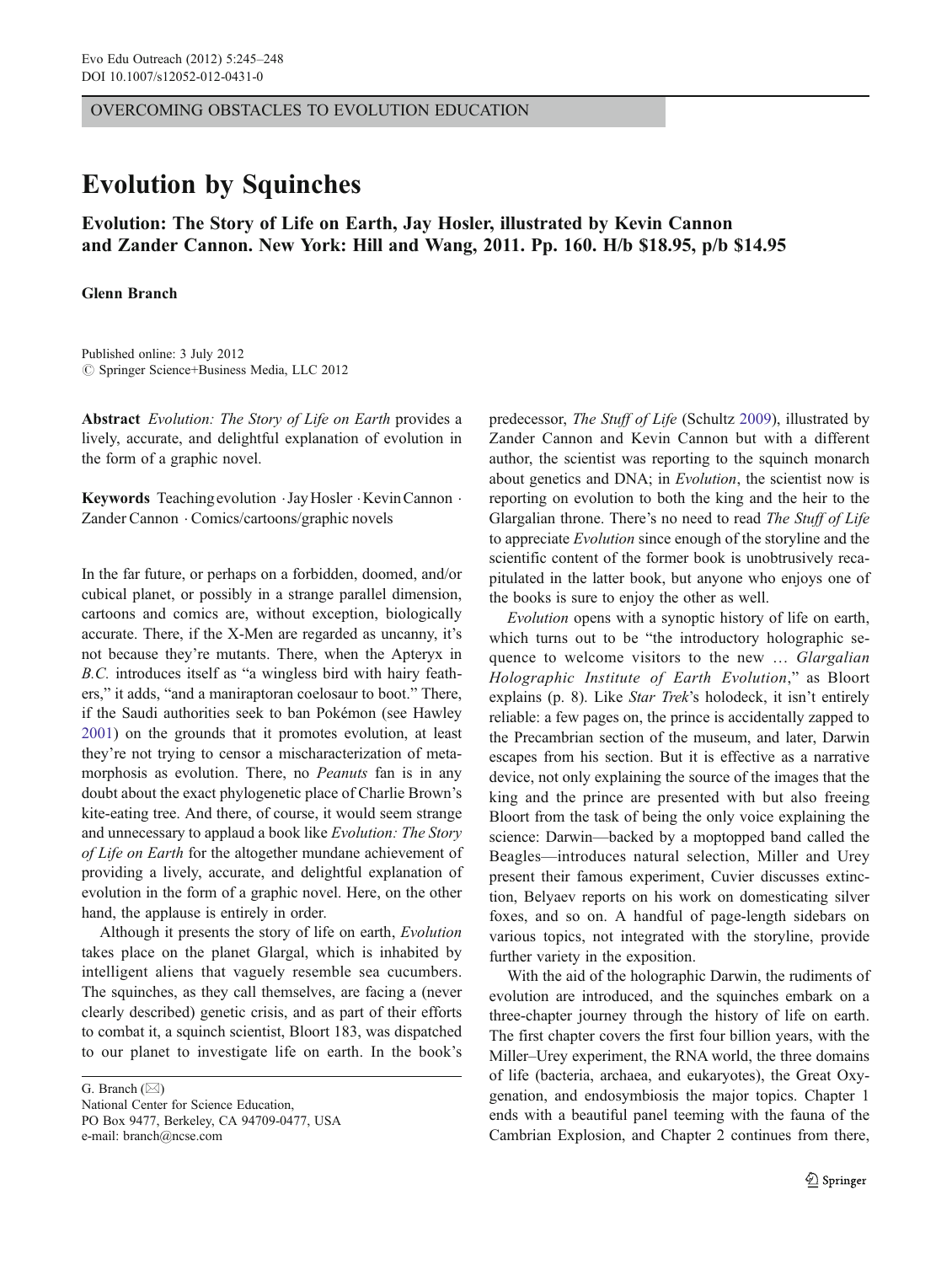discussing the Cambrian fauna, radiometric dating methods, and possible explanations for the Cambrian radiation. A quickstep through the following periods ensues, one page each for the Cambrian, Ordovician, Silurian, Devonian, Carboniferous, and Permian. The chapter ends with shattering effectiveness: after the king, looking a tad bored, hazards a guess as to what "stunning" event "happened to life on earth" at the end of the Permian, the next page reveals, with a depauperate version of the previous chapter's final panel, that "… almost everything died" (pp. 51–52).

Extinction—and subsequent radiation—is thus the first theme addressed in Chapter 3, with Bloort explaining the Triassic radiation of the neopteran insects and the reptiles. Always enthusiastic, he is doubly so after the end-Triassic extinction, when "the table is cleared for the radiation of dinosaurs and giant reptiles, some of the coolest organisms ever!" (p. 57)—a sentiment sure to resonate with the book's likely readers. Soon the camera pulls back to reveal that the columns in the background are not tree trunks but the limbs of giant sauropods—"Great glargally-margally," the king croaks (Fig. [1](#page-2-0)). After the end-Cretaceous extinction and the Cenozoic radiation of birds and mammals, Bloort returns to the idea of extinction, understandably, since the genetic crisis threatens to lead to the extinction of the squinches themselves. The prince pensively offers, "What we really need now is to develop a better understanding of how species arise and adapt to new situations" (p. 68). The king, touchingly, cancels a meeting to continue the briefing.

As the prince hoped, Bloort proceeds to address the processes of evolution in further detail. Chapter 4 introduces the basics of speciation in a straightforward way, with a relevant digression (featuring the escaped holographic Darwin) on sexual selection, which amusingly disquiets the asexual squinches. Chapter 5 begins by discussing artificial selection, offering the chance to introduce the concepts of pleiotropy and functional shift and to sharpen the idea of adaptation. Since a passage in the previous chapter hinted slightly of hyperadaptationism, it is good to read here that "evolutionary biologists are often confronted with amazing traits, but they still must produce evidence that these are adaptations" (p. 96)—and the point is driven home with a fascinating, and hilarious, three-page discussion of how scientists tested the fitness of the three male phenotypes of the marine isopod Paracerceis sculpta (e.g., Shuster and Wade [1991\)](#page-3-0). The remainder of the chapter discusses a wonderful array of adaptations of varying degrees of familiarity, properly emphasizing their imperfections and compromises as much as their effectiveness.

Human evolution is the topic of chapter 6, but Bloort takes a running start, beginning with the emergence of vertebrates from the water; the account follows Neil Shubin's Your Inner Fish ([2008](#page-3-0)), especially in its treatment of vertebrate limb homology, and Shubin himself appears

twice on p. 116. All vertebrates presumably looking basically the same to the squinches, Bloort spares a moment to explain the evolutionary place of human beings, and then follows the human line from Ardipithecus ramidus through Australopithecus afarensis and Homo habilis to Homo sapiens and its continuing evolution with the expansion out of Africa and the advent of agriculture. Thereafter, the king and prince muse on the lessons for the genetic crisis facing their species. In a snack-cake-fueled epilogue, they discuss evolutionary convergence and contingency—the king plaintively asks, "There's nothing about our body type that leads unavoidably to our grand squinchness?" (p. 136)—before the prince petitions, successfully, to be added to Bloort's next scientific expedition to earth.

A minor scientific glitch occurs in chapter 1, when the prince asks, "what's the evidence that eukaryote cells incorporated bacteria in symbiotic relationships?" and is led, with Bloort's help, to articulate three morphological and physiological considerations, including the fact that mitochondria and chloroplasts have a double membrane: "The inner membrane is the bacteria's original one, and the outer membrane is part of the eukaryote cell that engulfed it" (p. 31). The idea here seems to derive from Lynn Margulis [\(1970](#page-3-0), p. 186; [1981](#page-3-0), p. 210) and to be widely repeated in textbooks (e.g., Purves et al. [2004](#page-3-0), p. 78). But the ancestral bacteria, like their closest living relatives—alphaproteobacteria and cyanobacteria—already had a double membrane, which "was an integral part of the energy-producing pathway that became so important for the eukaryotic cell" (Moran [2010\)](#page-3-0). Moreover, historically, morphological and physiological considerations such as these seem to have been less than decisive: it wasn't until genomic methods were employed that the endosymbiotic origin of mitochondria and chloroplasts was truly resolved (Sapp [1994](#page-3-0), pp. 179–191).

But overall, Evolution manages to explain a remarkable amount of evolutionary biology within its pages, with a dazzling array of interesting, up-to-date, and not yet overused scientific discoveries presented. (It was refreshing not to see the peppered moth, even though it of course remains a fine example in its own right: Majerus [2009](#page-3-0)). Evolution also succeeds in anticipating the likely misconceptions of its audience. For example, the tendency to think in terms of the Great Chain of Being is neatly subverted when the king, impressed by the "regal bearing" of the Cambrian predator Anomalocaris, says, "Clearly this is the ancestor for these highly evolved humans we've heard so much about" (p. 37), only to be disappointed on his introduction to the more plausible ancestor, Pikaia; the point is reinforced in chapter 3, when the king finds it hard to believe that humans are descended from the mammals scuttling around in the Cretaceous underbrush. A little more bushiness in the human family tree on p. 121 would have helped to reinforce the point.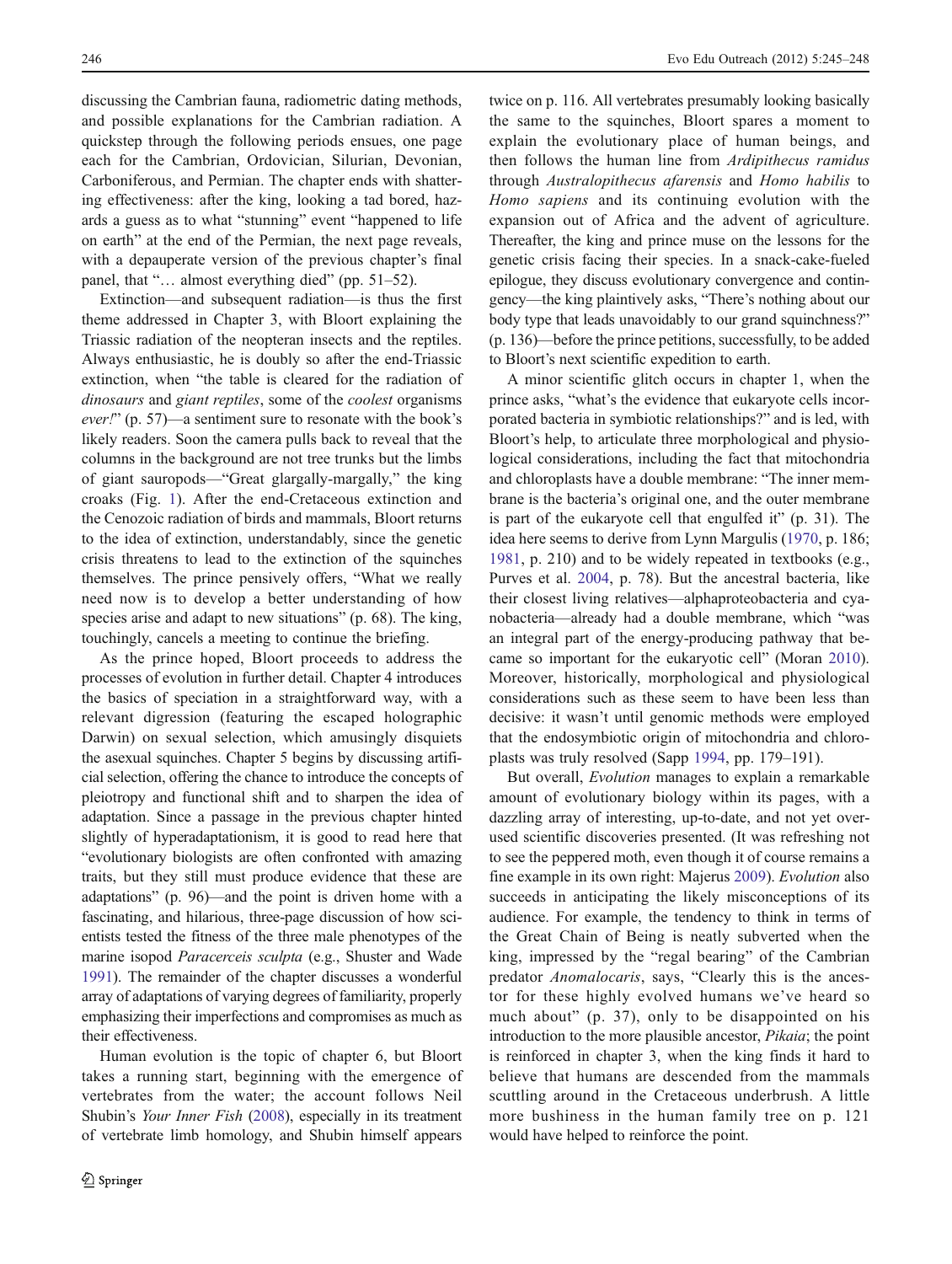<span id="page-2-0"></span>Fig. 1 The Glargalians meet the dinosaurs. Excerpted from Evolution: The Story of Life on Earth, by Jay Hosler with illustrations by Kevin Cannon and Zander Cannon, published by Hill and Wang, a division of Farrar, Straus and Giroux, LLC, in January 2011. Text © 2011 by Jay Hosler. Illustrations © 2011 by Kevin Cannon and Zander Cannon. All rights reserved



More importantly, through its appealing graphics and delightful humor, Evolution is likely to attract and retain a readership of young adults. Practically every panel contains a joke—often referring to a cartoon or comic, such as the Cambrian version of the Hulk on p. 43, the arachnid explaining to its prey, "I'm an amazing spider, man" on p. 105, or the Flintstones car on p. 122, or to monster movie conventions, as on p. 32, where bacteria fleeing a monster scream, "Aaaeeeeeee! Vernanimalcula! The two-micrometer terror has returned!" (While it might sound like a coeval of Godzilla or Rodin, Vernanimalcula is the genus assigned to a fossil from the Ediacaran Period, believed to represent the first bilaterian). The cartoonist's license to anthropomorphize is used to good effect. Especially clever was the panel showing endosymbiosis as a theatrical audition (p. 30): "And what can you do?" asks a cell lounging in a theater seat. "I can change sunlight into sugary goodness," responds the aspiring chloroplast on stage in front of a microphone. "You're in."